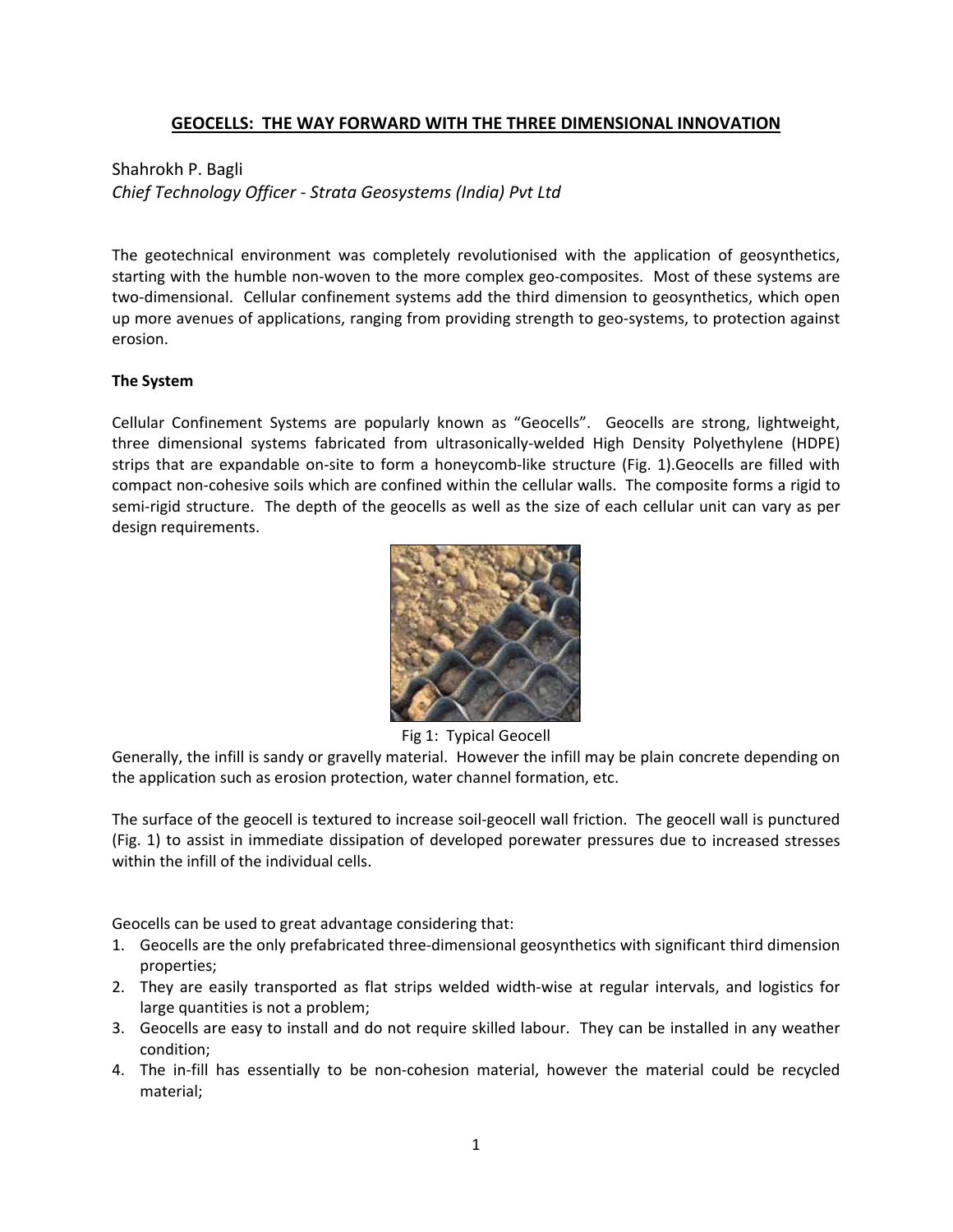- 5. Solutions considering geocells as a solution for any civil engineering / geotechnical issue always proves to be cost effective with reduced and economic usage of valuable natural resources, including metal / aggregates, sand, cement, etc. the cost savings can be as substantial as much as 30% for road construction and the time saving can be as much as 50%;
- 6. When used for roads and pavements, geocells substantially reduce cost of maintenance by improving the longevity of the road / pavement;
- 7. Considering all of the above, geocells help reduce carbon foot‐print; since carbon black is an essential ingredient of the HDPE, geocells indirectly foster carbon sequestration.

### **Genesis**

The development of geocells has been credited to the US Corps of Engineers in 1975 to test the feasibility of constructing bridge approach roads over soft ground. Geocells were extensively used during the Vietnam War as well as the Gulf operations in the late 1980s (fig. 2).





Fig. 2: US Army application



Laying **Filling** Movement of heavy equipment

## **Civilian applications**

In the civilian sector, geocells were first used for load support systems in the early 1980s in the US, followed by slope erosion control and channel lining in 1984 in the US, and earth retention in Canada in 1986. Today the applications are many, and broadly include:

- 1. Load support systems:
	- a) Increase in load carrying capacity of foundation spread and strip footings, and grade slabs.
	- b) Reinforcement and support systems for embankments on weak ground;
	- c) Reduction in pavement sections for all types of roads, lay‐down areas and parking lots.
- 2. Gravity walls for earth retention and surcharge load support.
- 3. Erosion control:
	- a) Embankment slopes and natural slopes;
	- b) Water channel and water pondage linings.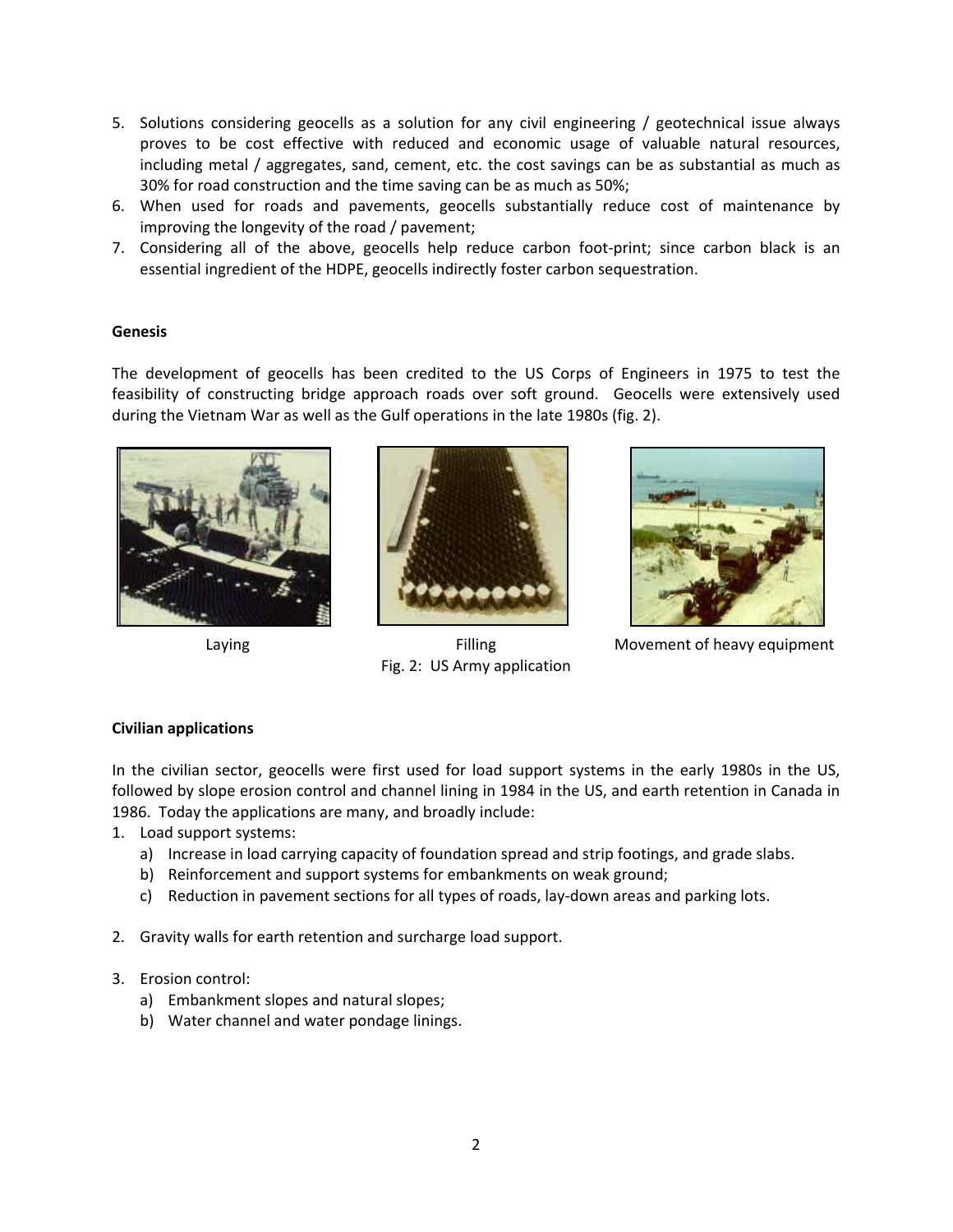#### **Roads**

Maintenance of paved and unpaved roads and highways has been a major issue for all road owner authorities. When the roads are not appropriately designed and constructed, life of the roads drastically reduces causing disruption of the traffic. Such roads develop pot‐holes, develop uneven riding surfaces, and tend to settle over stretches, thereby disrupting traffic movement. Geocells in-filled with sand / metal as subgrade improve the strength of the pavement, reducing settlements, formation of reflective crack and pot‐holes. Besides, use of geocells not only reduces the thickness of the pavement section but also significantly reduces downtime due to maintenance.

Fig. 3 sequentially illustrates a case study of a road in Karnataka being rehabilitated using geocells. The surface is dressed and compacted. Geocells are spread over the dressed surface by manual labour. Adjoining sections of geocells are interconnected using pneumatic staplers or ties. The geocells are spread open and anchored in position using metal anchors or wooden stakes. The geocells are then infilled using a loader or similar equipment, topping over by 50mm. The filled cells are compacted using a roller compactor. The filled geocells are then topped off with other layers as per designs.



Initial Site Conditions



Folded up geocells for transportation and storage



Spreading and anchoring the geocells



Geocells stapled and laid out Placing of infill



Fig. 3: Sequence of road rehabilitation



Geocell reinforced road without topping

#### **Load Support Systems**

Geocells filled with cohesionless material form rigid mats capable of distributing imposed loads. The mechanics of geocells as a load carrying system is illustrated in Fig. 4.



Fig. 4: The mechanics of geocells as load support systems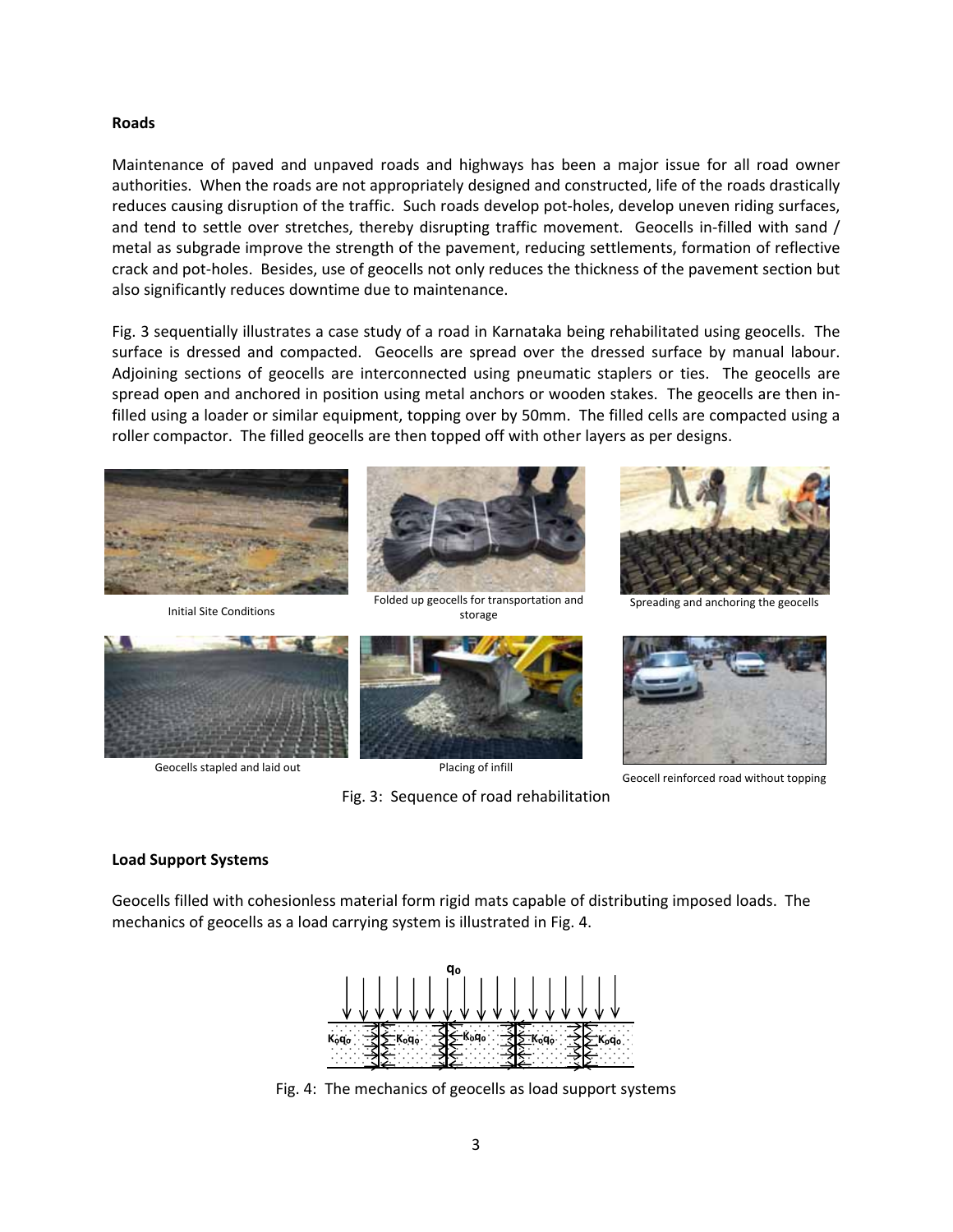Confined cohesionless soil within a geocell system, when subjected to vertical pressure, causes lateral stresses in the confined soil, causing it to tend to deform laterally. However any lateral deformation of the geocell wall is restricted due to adjacent cells also filled with cohesionless soil, which is acted upon by similar vertical pressures which generate the same lateral stresses. The high hoop strength of the geocell wall also constrains lateral movement. If  $q<sub>o</sub>$  is the vertical pressure, the lateral stresses generated along the walls of the individual cells would be  $K_0q_0$  where  $K_0$  is the coefficient of earth pressure "at rest", i.e. (1‐sinφ) where φ is the angle of internal friction of the infill soil. This increases the shear strength of the confined soil, thus creating a stiff mattress, which contributes to distributing the load over a wider area. This horizontal stress acting normal to the cell wall increases the vertical frictional resistance between the infill and the cell wall, which diminishes the stress of the applied load on the ground below the geocell.

This phenomenon of geocells is used to advantage in transferring relatively heavy vertical loads onto relatively weak soils by spreading the load over large areas. This includes use of geocells as basal reinforcement for earth embankments on soft foundations. Geocells can also be used below spread footings, strip footings, raft foundations and grade slabs on weak soils. Trials are underway in Tamil Nadu, using geocells within the ballast layer of railway track. The swelling characteristics of expansive soils can also be overcome by judicious use of geocells below foundations and roads.

#### **Gravity walls for earth retention and surcharge load support**

Geocells with granular infilling make ideal gravity walls (Fig 5). Multiple layers of geocells filled with granular material are stacked atop each other. The principal of design is similar to conventional gravity walls. The perforations ensure that hydrostatic pressures behind the wall are dissipated. The geocell system allows flexibility at site which need not be dressed to perfection prior to laying. The consecutive layers of geocells are laid to a batter and the horizontal exposed surfaces of the geocells could be put to use for turfing or any appropriate vegetation.



Fig. 5: Typical gravity wall of geocells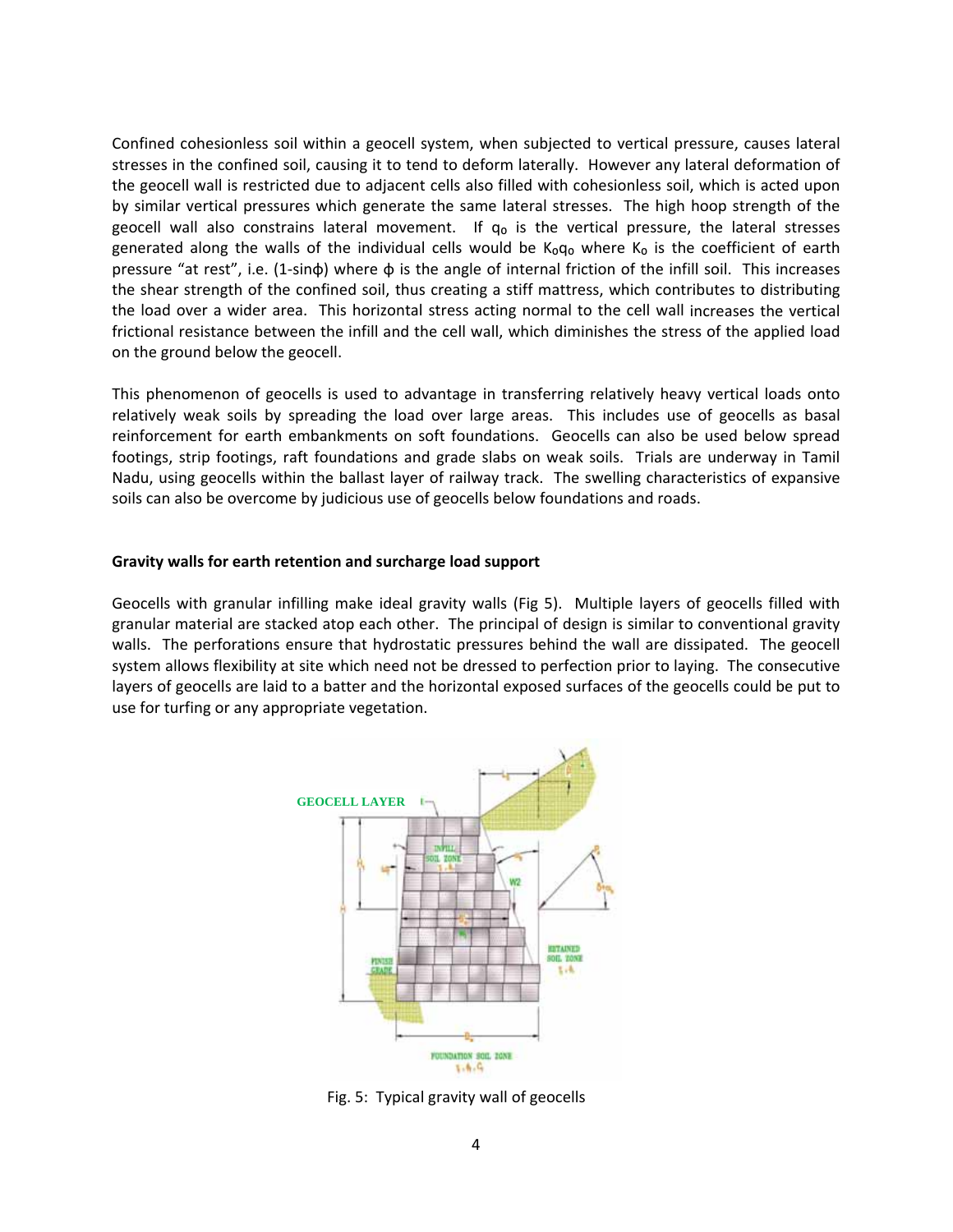Such geocell walls have been tried out with success as sidewalls for storm water side drains along toll roads in Karnataka. Fig 6 shows the trial stretch at Karnataka along the six‐laning project of NH 4.



Four layers of geocells to form gravity side wall for drain

The drain along the Highway The drain along the Highway

Fig. 6: Trial stretch of side storm water drain along NH‐4

#### **Erosion control**

Geocells with soil or concrete infilling provide an effective erosion protection system. Geocells filled with concrete can be shaped to form waterways to route storm water along slopes and embankments to prevent formation of gullies and ruts which can weaken the earth structure (Fig. 7).





Take‐off at pipe culverts Finished geocell waterway down embankment slope Fig. 7: Waterway along road embankment slope

Geocells can be effectively used to foster vegetation along slopes, which would provide further erosion protection. A typical solution is illustrated in Fig. 8 for the branded geocell "StrataWeb".



Fig. 8 Geocells with vegetation for slope protection